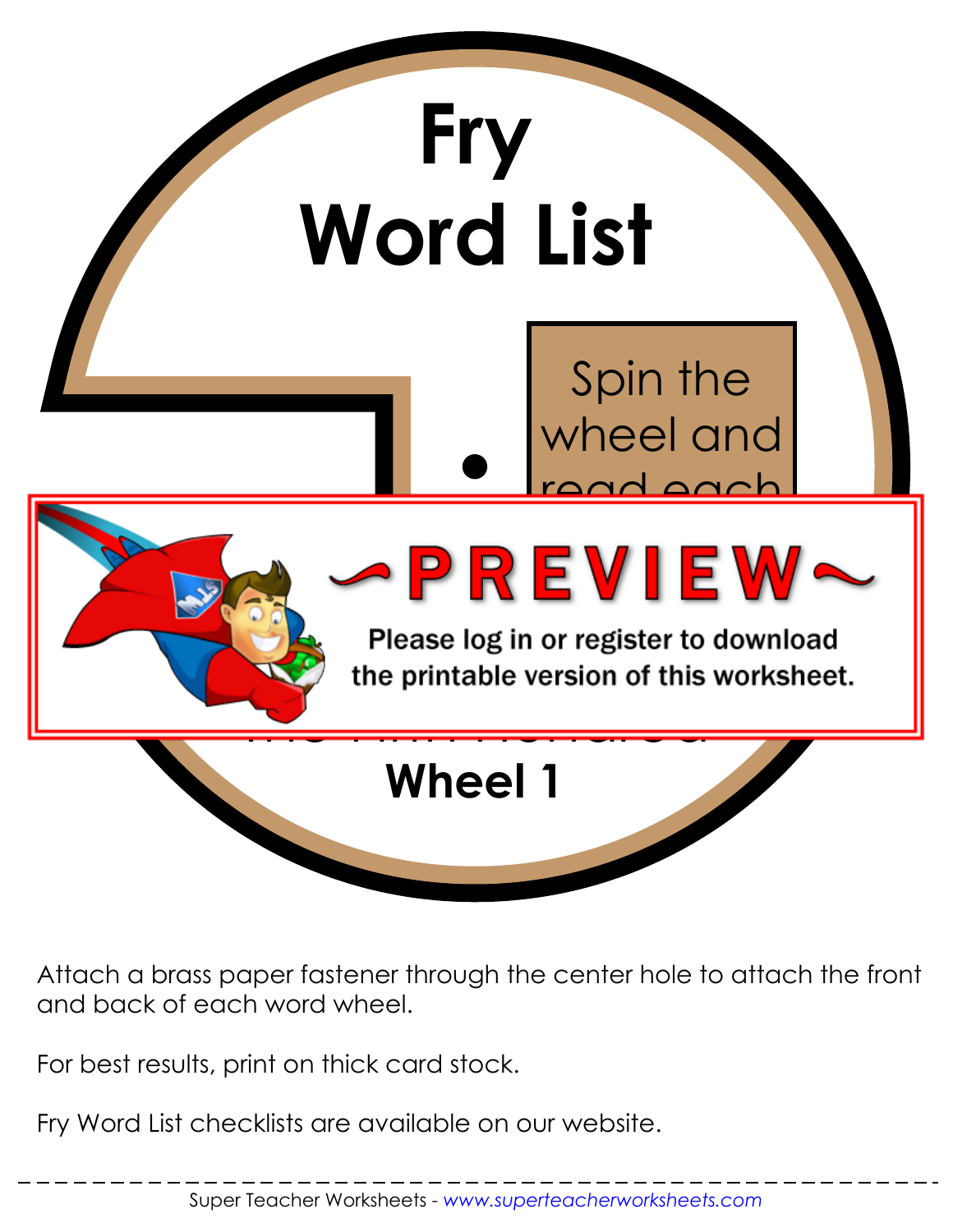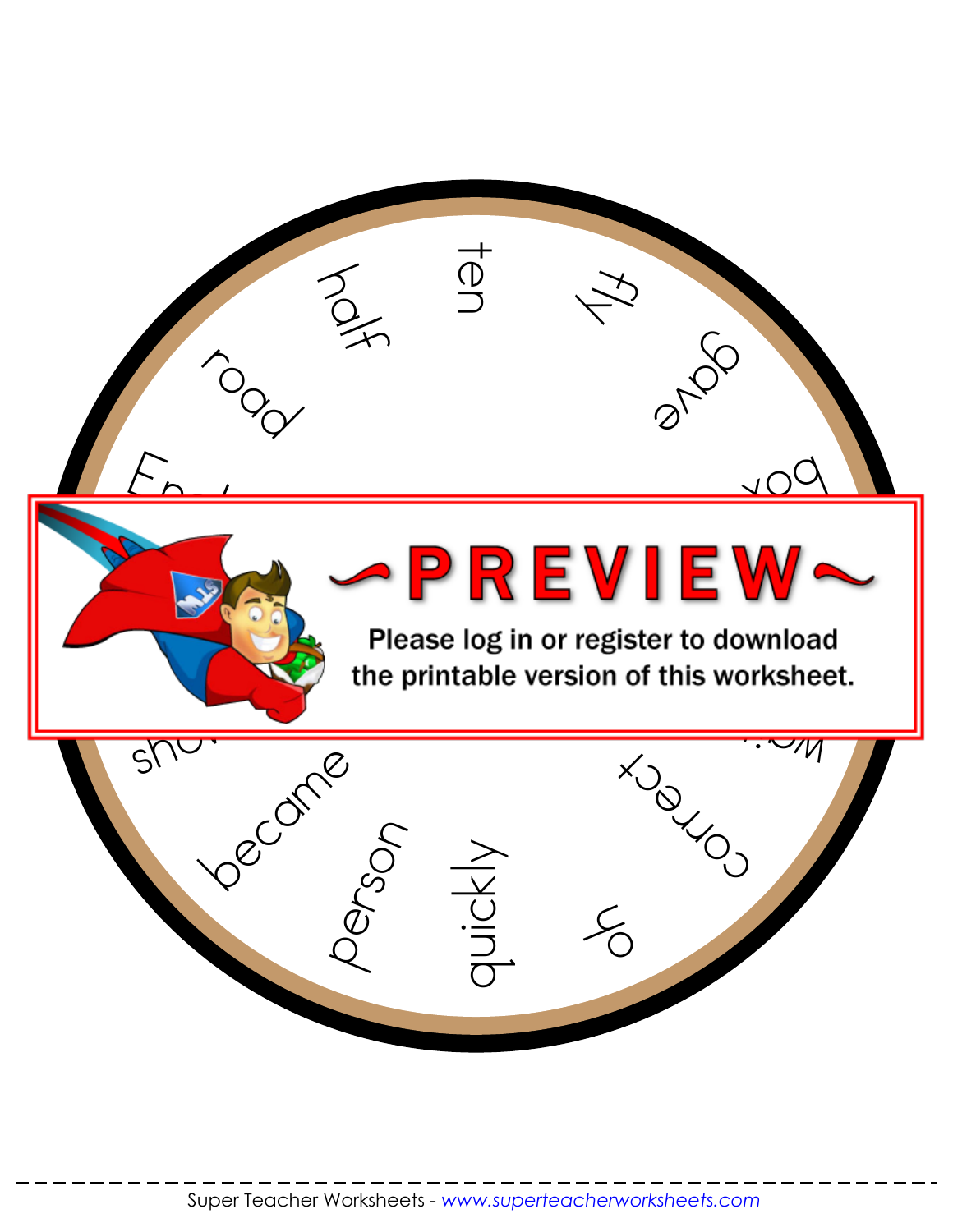

Please log in or register to download the printable version of this worksheet.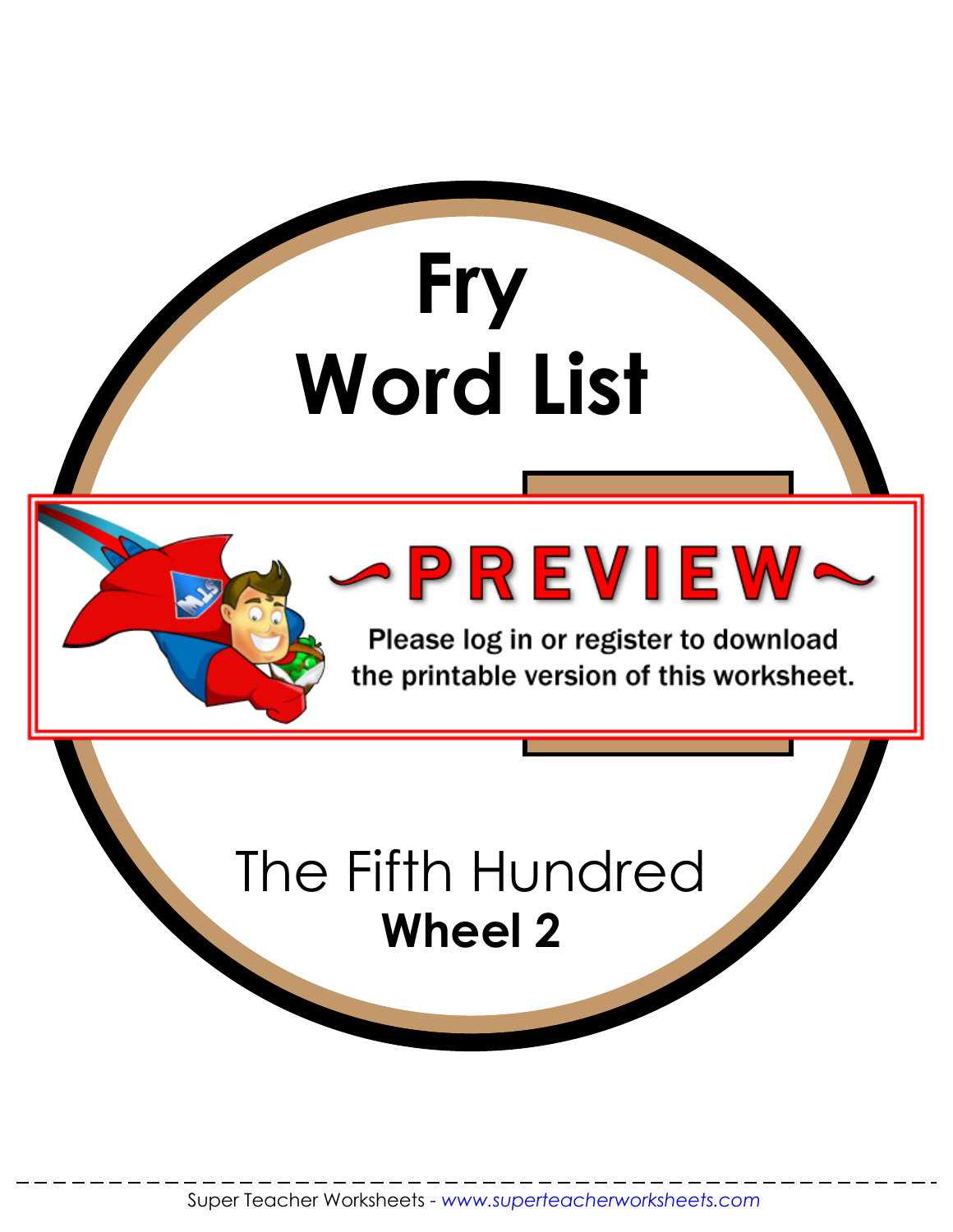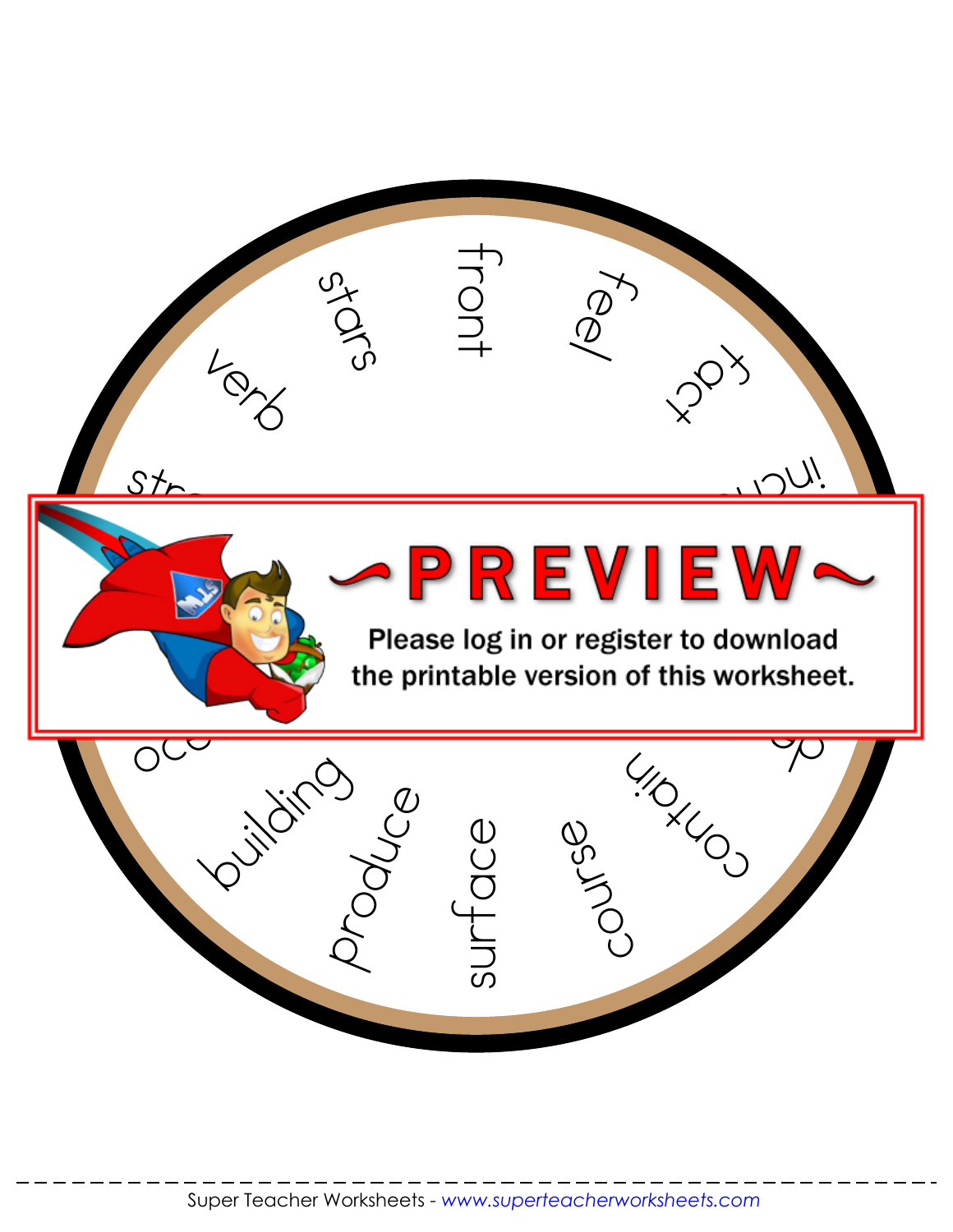

Please log in or register to download the printable version of this worksheet.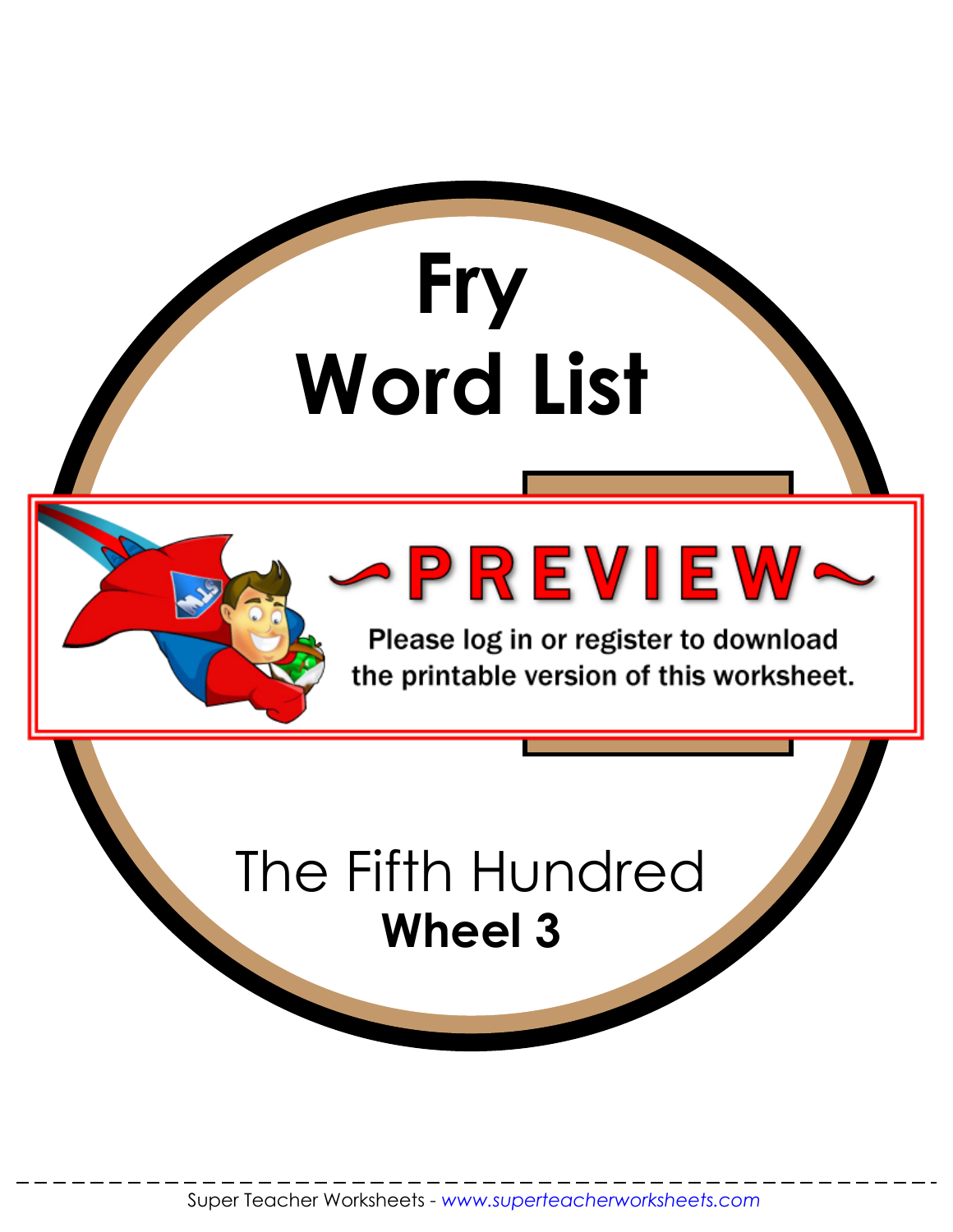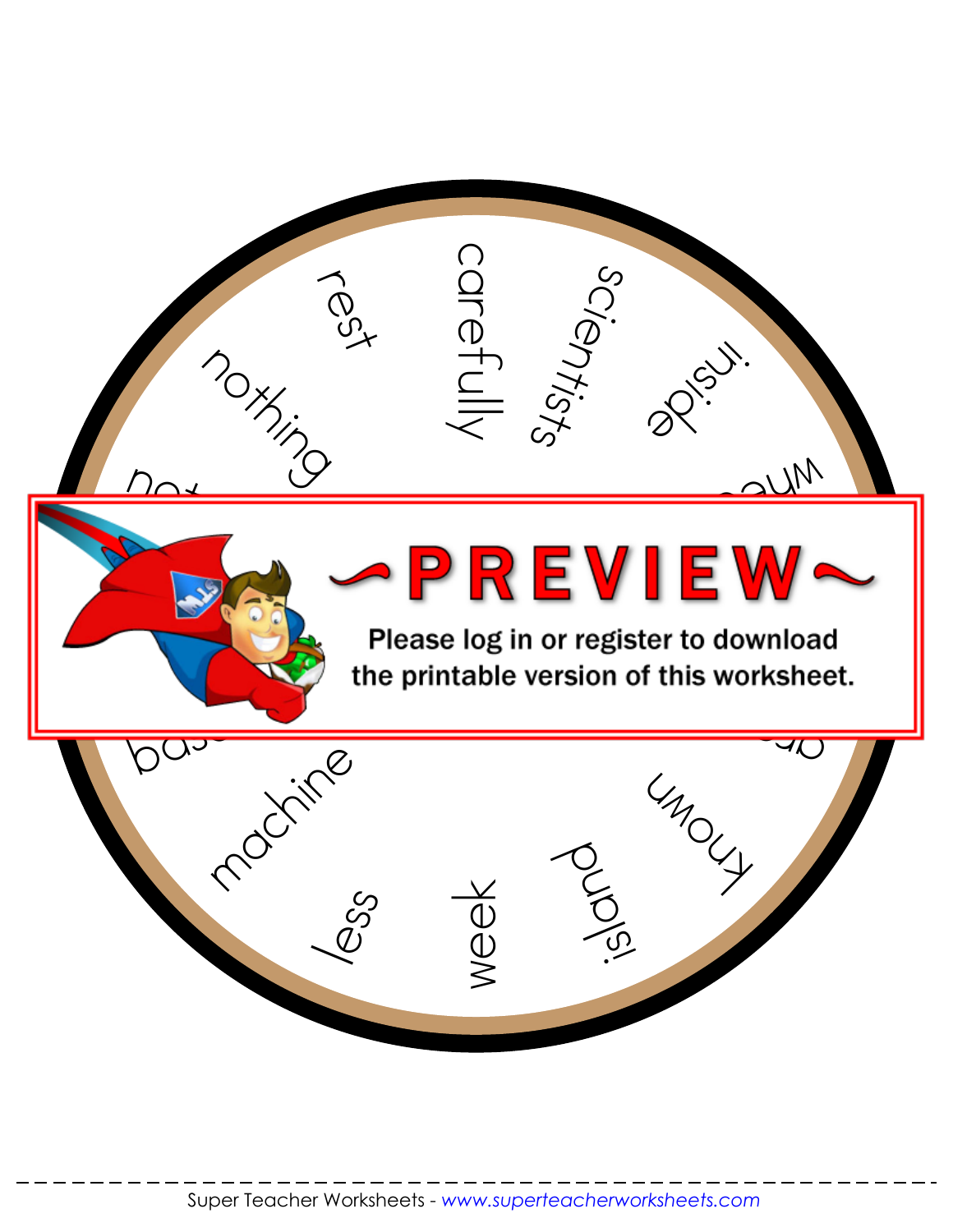![](_page_6_Picture_1.jpeg)

Please log in or register to download the printable version of this worksheet.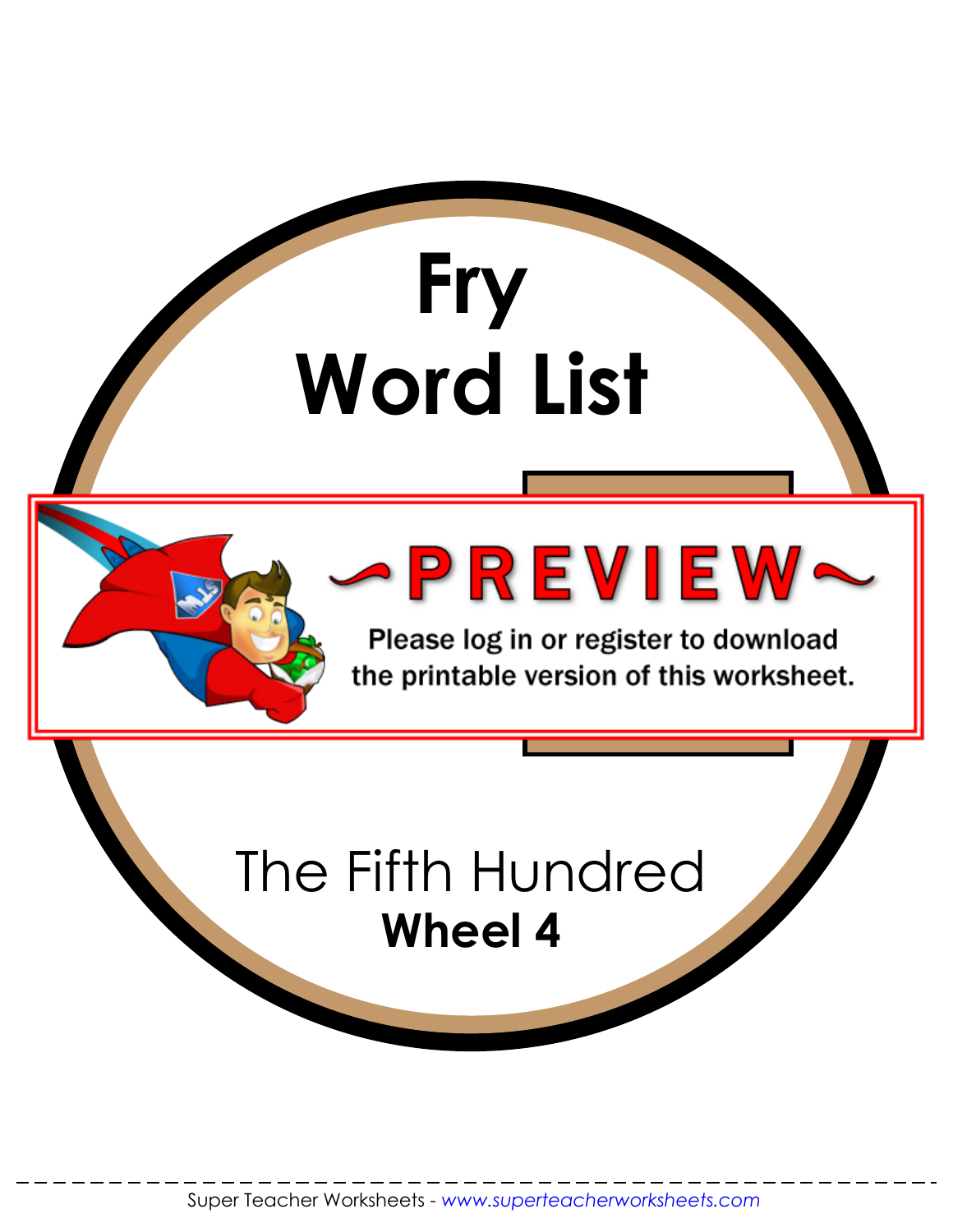![](_page_7_Picture_0.jpeg)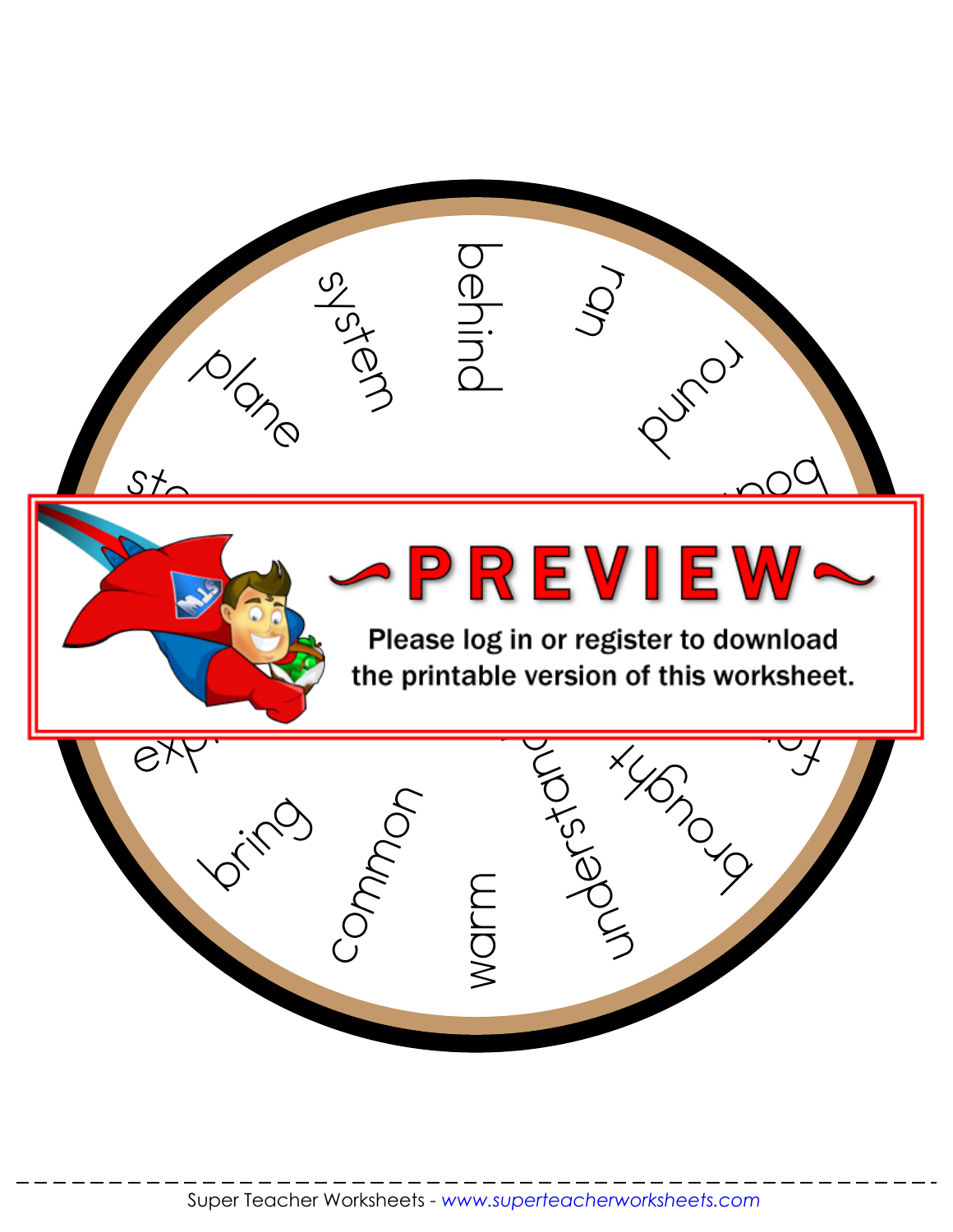![](_page_8_Picture_1.jpeg)

Please log in or register to download the printable version of this worksheet.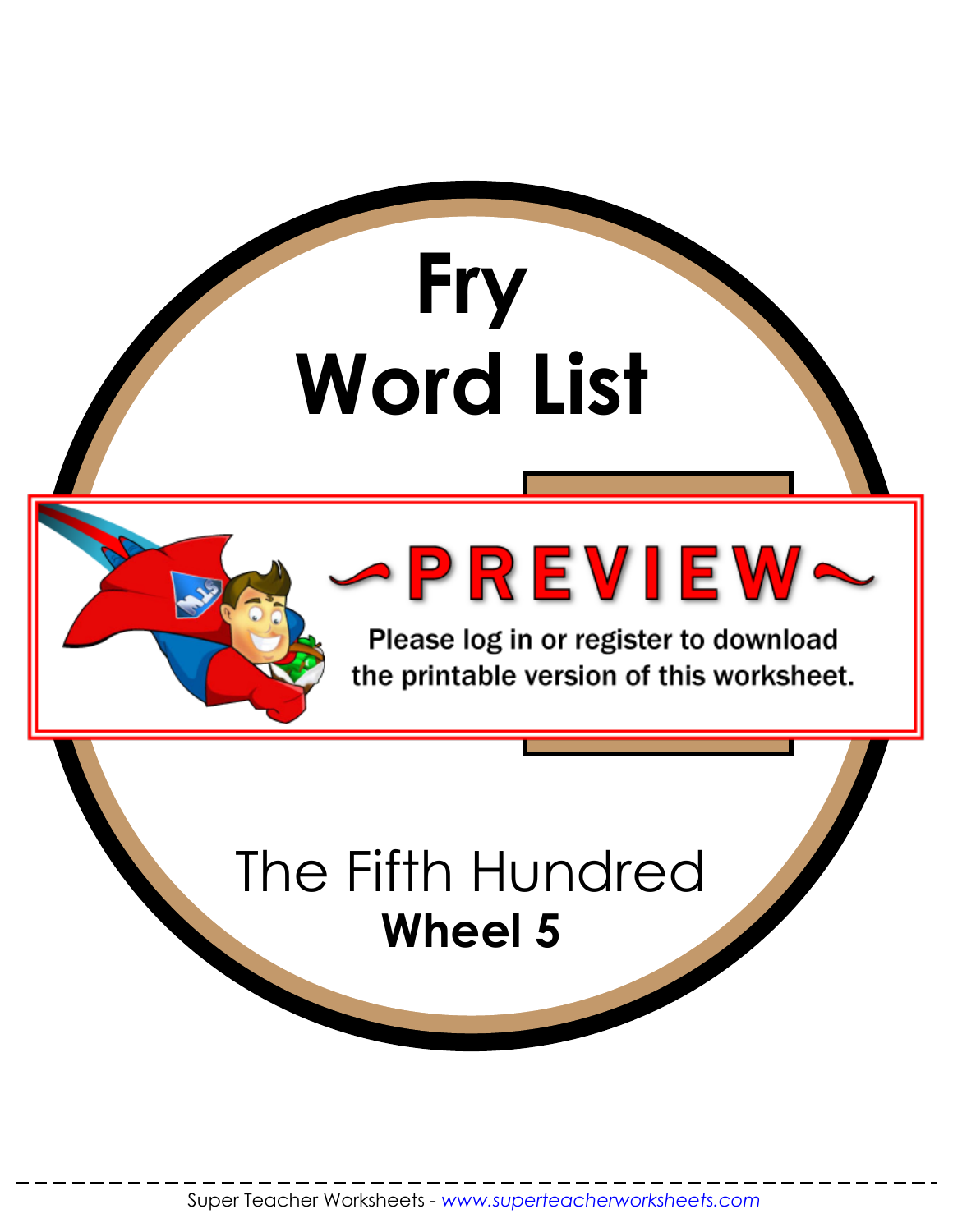![](_page_9_Picture_0.jpeg)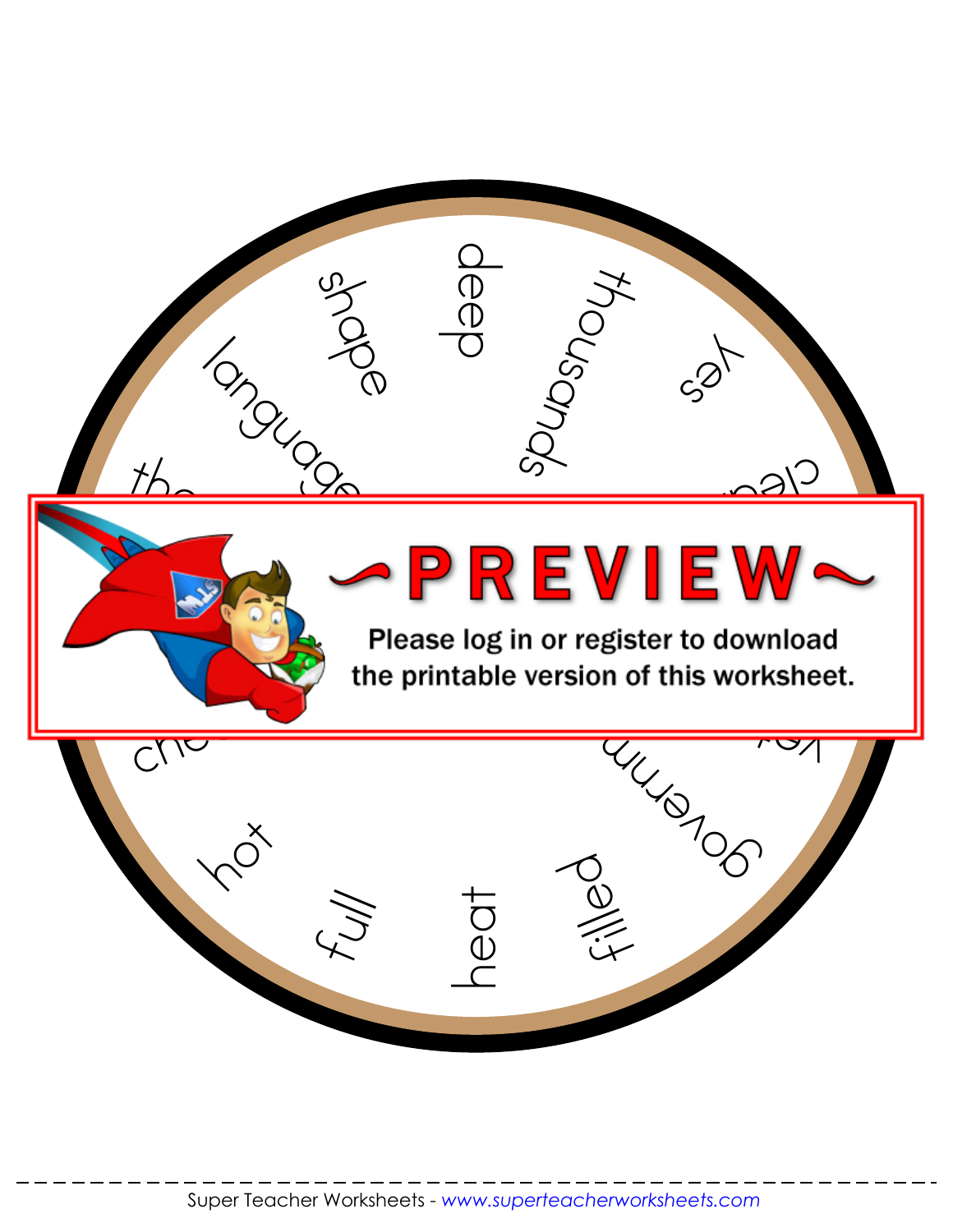![](_page_10_Picture_1.jpeg)

Please log in or register to download the printable version of this worksheet.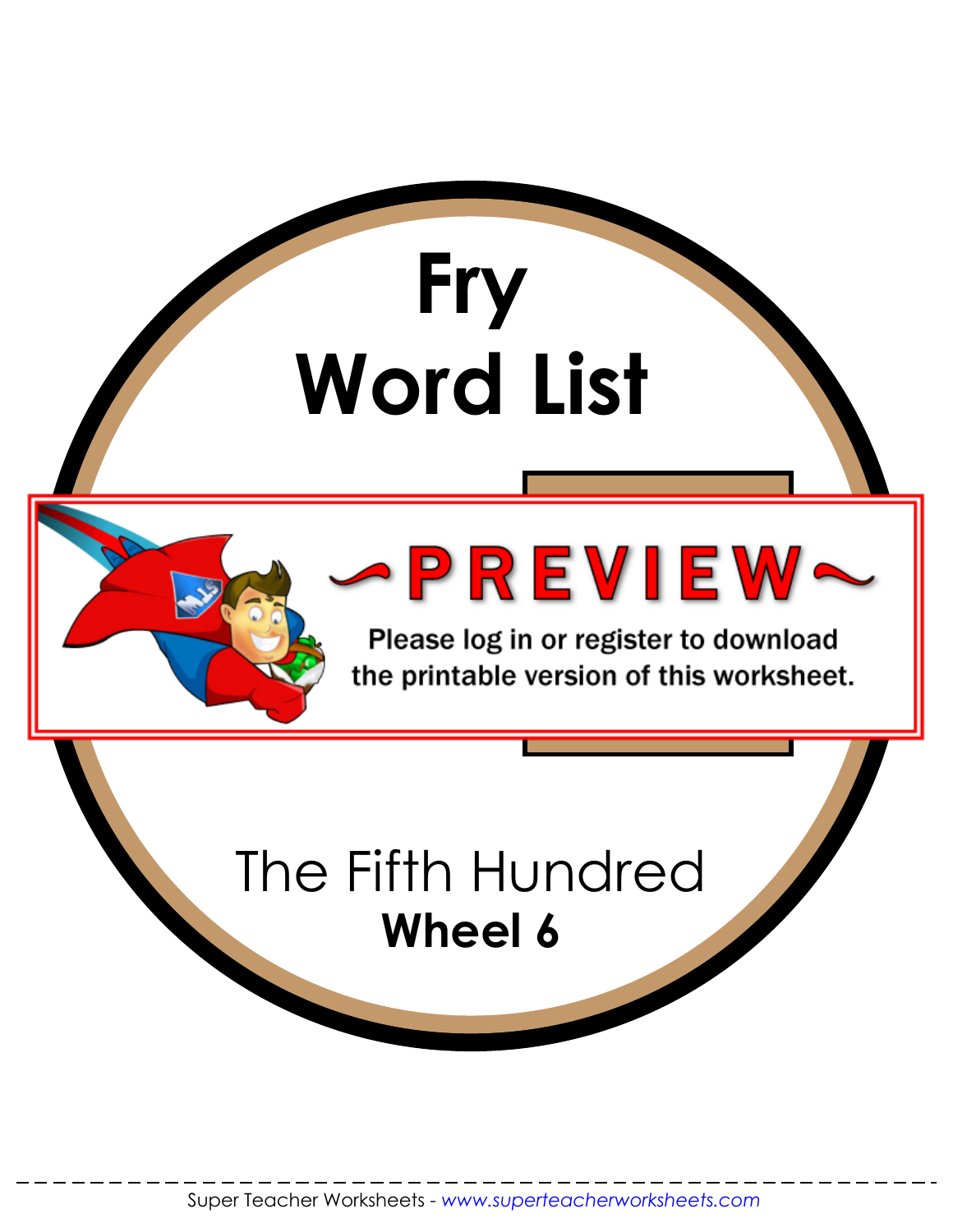![](_page_11_Picture_0.jpeg)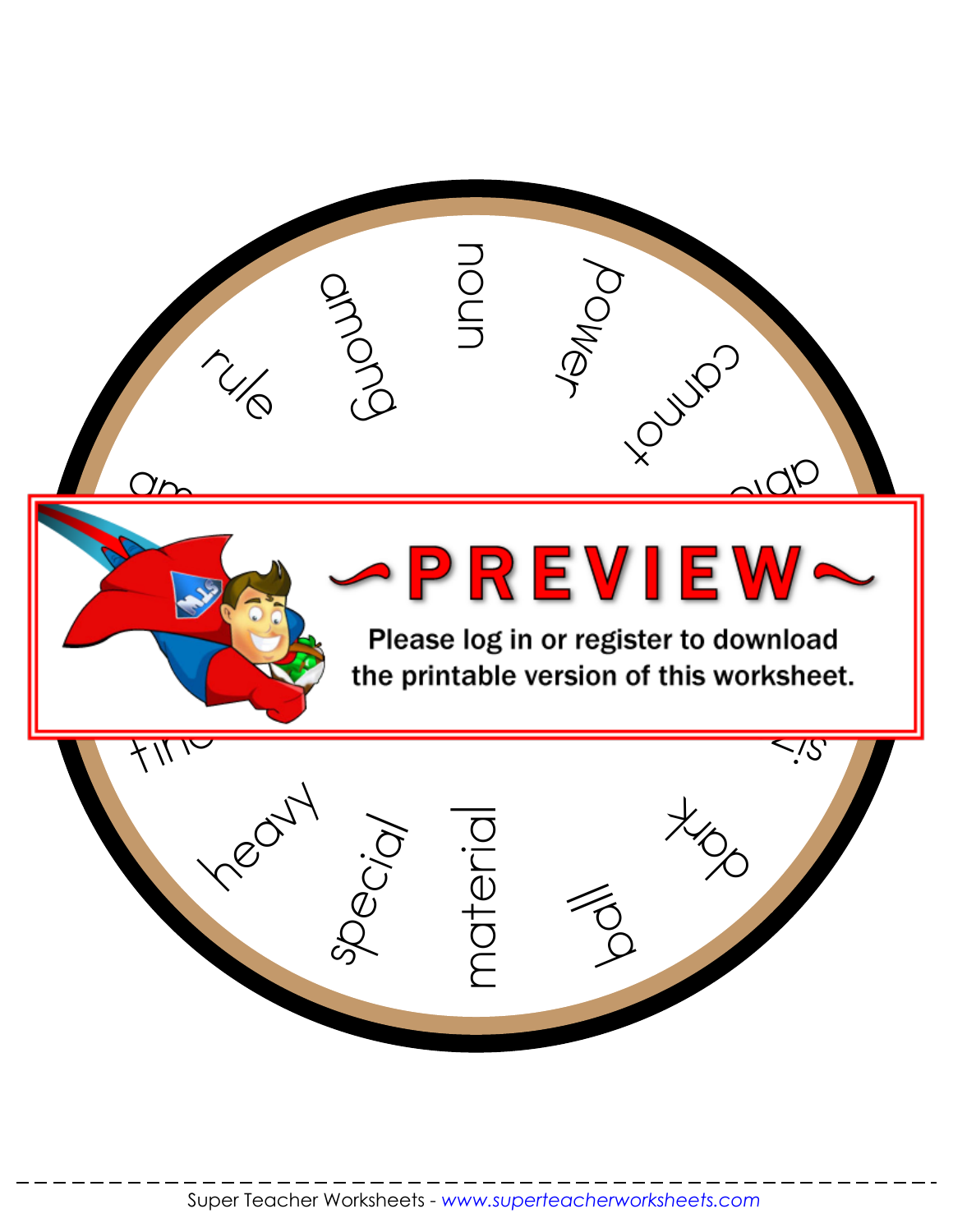![](_page_12_Picture_1.jpeg)

Please log in or register to download the printable version of this worksheet.